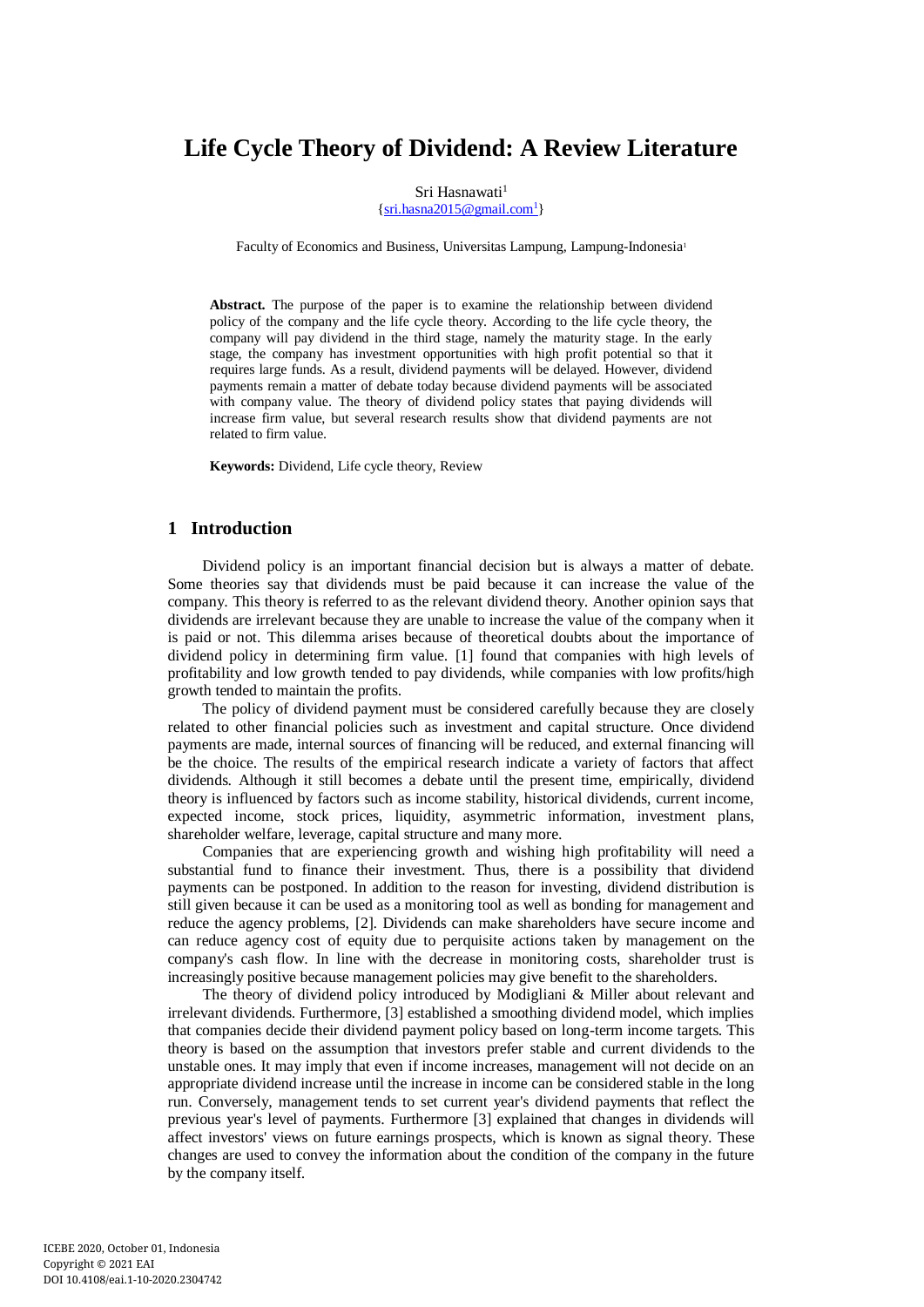Baker and Wurgler [4] introduced the dividend catering theory. This theory is based on the idea that investors demand dividends. Dividend payments are the service from the manager for the investors. According to the theory, the decision to pay dividends is based on the assumptions about the premium that investors pay on shares that pay dividends. Furthermore, [5] developed a theory, arguing that it is important to consider how much the dividend rate changes, and not only if the company pays dividends or not. They found that there is a positive relationship between dividend premiums and changes in dividend rates, as well as the size of the changes.

The relationship between dividend payments and the company's life cycle has been the subject of interesting debate both in theoretically and empirical research. [6] stated that dividends tend to be paid by companies that are mature and established. It reflects a financial life cycle in which startups face relatively abundant investment opportunities with limited resources. Unlike the companies that have grown up. Mature companies are a better condition to pay dividends, because they have higher profitability and fewer attractive investment opportunities.

#### **1.2 Research Issue**

The theory of dividend policy is generally associated with the efforts to increase the value and financing of the company. The question that is often raised is whether to pay high dividends or vice versa, stock dividends or repurchases. On the other hand, company earnings are important as the main source in determining dividend payments. However, in its development, dividend policy is not only determined by how much and what will be done. Moreover, it depends on where the company is in its life cycle. In the early stages, the company generally has high growth with large revenue and lots of investment opportunities. Meanwhile, in a mature situation, companies generally have high free cash flow and reduced investment opportunities. The stages of the company's life cycle will determine how the dividend policy will be carried out. Theoretically, in the early stages of the company's life cycle, dividends are not distributed because the company needs funds for investment. In contrast to the adult stage, there is high free cash flow and small investment opportunities, the company should pay dividends. This issue is interesting to be studied further, whether or not the dividend policy follows the company's life cycle.

#### **1.3 Literature Review**

Mueller [7] established a firm life cycle theory and developed a hypothesis from this theory regarding dividend payments. This theory suggests that a company's dividend policy should depend on where it is in its life cycle. Companies at the initial stage must reinvest the generated income to realize investment opportunities and reduce uncertainty. It is in line with what shareholders want, because shareholders wish to possess shares in companies that can generate profits with competitive products and are profitable in the long term. As markets saturate and competition increases, profitable investment opportunities will decrease. At this point, big companies at the maturity stage tend to have large cash flows, from the results of their investments. Therefore, a company at the maturity stage must pay dividends to its shareholders [7].

In the early phases of the company's life cycle, agency problems may not exist, because management incentives align with shareholder interests. It happens because of many profitable investment opportunities, high returns and growth rates [7]. In addition, the internally generated income tends to be low to take all existing investment opportunities. Therefore, companies must get financing from external markets, which means that management activities will be monitored [8]. Furthermore, [7] stated that managers of small, growing companies tend to possess a large number of shares in the company, thereby aligning their interests with other shareholders.

As the company reaches the maturity phase, agency problems are more likely to occur. Still according to [7], in this stage of the life cycle, company management had to start distributing income to shareholders. At the same time, all profitable investment opportunities ceased to exist. Agency problems occur when management continues to invest in unprofitable investments. Investments are made only to keep companies from growing further, thereby increasing their personal wealth and power at the expense of shareholder welfare.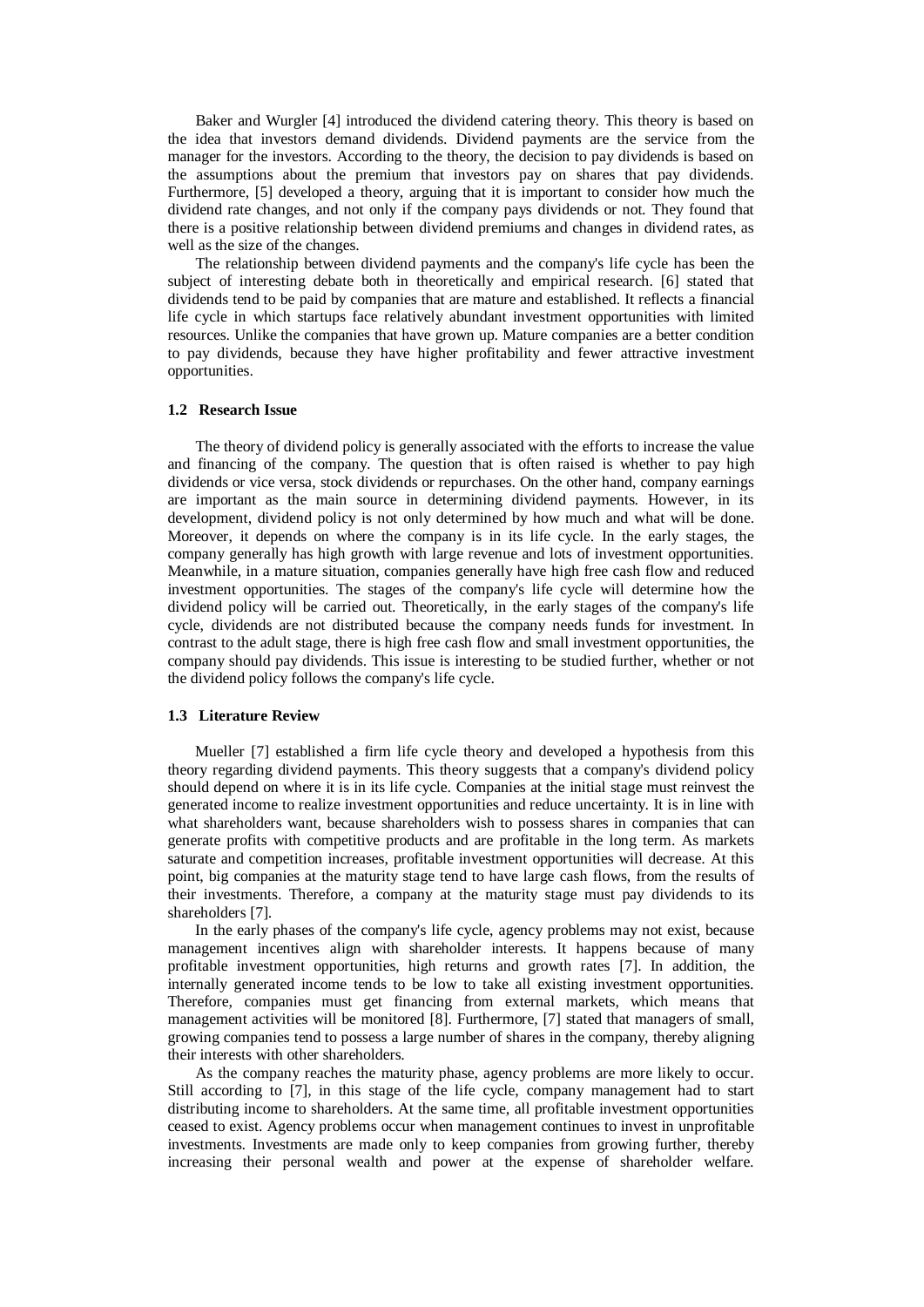Furthermore, this theory predicts that large companies in the maturity phase, have to pay more dividends than small companies [1], [7].

DeAngelo [6] added Mueller's theory by determining the stage of the company's financial life cycle associated with the amount of retained earnings compared to total equity (RE/TE). It goes on to say, companies with low RE/TE tend to be in the growth stage and dependent on external capital while companies with high RE/TE tend to be more mature with high profit accumulation, thus making them good candidates to pay dividends. Consistent with the previous research, [9] tested the life cycle theory with dividend payout policies in Australia. Empirical evidence strongly supported the dividend life cycle theory. Specifically, they found the evidence that firms which paid larger dividends and gave more profitable dividends, had fewer growth options and higher retained earnings than firms that paid no dividends. In addition, [10] tested the dividend life cycle theory in the Egyptian market. They found that retained earnings on total equity and profitability had a significant positive effect on dividend payments. This provided evidence for the existence of the dividend life cycle theory in Egypt.

Denis & Osobov (2008) [11] conducted research in six financial markets of developed countries during 1989-2002 on the tendency of companies to pay dividends. They found that dividend payments were associated with firm size, growth opportunities, and profitability. This result was in line with research done by [1]. Furthermore, it was said that in the six countries observed, dividend payments were associated with the ratio of retained earnings to total equity. Companies that paid high dividends when this ratio was high and low and when retained earnings are negative. These results were consistent with the results of a study conducted by [6], they showed that dividends did not decrease over time but were concentrated among the largest and most profitable firms. This finding was consistent with the prediction of life-cycle theory that the distribution of free cash flow is a major determinant of dividend policy. On the other hand, the results was in contrast to [12] which stated that companies tend to increase dividends when moving from a growth phase to a more mature phase. As a growing company matures, its investment opportunities decrease, which in turn leads to an increase in the company's free cash flow. The mature company then pays this free cash flow in the form of a dividend or share buyback. Therefore, an increase in dividends may give signal not only a change in the company's fundamentals but also a commitment by management not to invest too much.

Thanatawee [13] conducted research in Thailand. He found that larger and more profitable companies with higher free cash flow and high retained earnings to equity tended to pay higher dividends. In addition, the evidence suggested that companies with higher growth opportunities, proxied by the market-to-book ratio, tended to pay lower dividend payout ratios. The overall results of this study supported the free cash flow relationship and the lifecycle hypothesis. Furthermore, it was found that financial leverage was positively related to dividend payments. In other words, it can be stated that companies in Thailand depend on debt to pay dividends. This is in contrast to the results of research done by [14] in Indonesia. The results of the study found that public companies in Indonesia followed the life cycle hypothesis in dividend payments. In addition, it was found that there was a tendency for company dividends to decrease from time to time. These findings not only provided relatively new empirical evidence on dividend policy in Indonesia, but also had a potential policy contribution. The policy contribution given was the payment of dividends to shareholders referring to the company's life cycle. Companies should only be required to pay dividends when they reached a certain stage and/or fulfill certain characteristics, and action should only be taken against companies that do not pay dividends even though they could afford it, according to the company's life cycle.

Kouser et. al. [15] examined the impact of the financial crisis in 2008 on dividend payout policy in Karachi, using life cycle determinants. They found that during the financial crisis (2007-2009), companies used a conservative strategy and focused more on maintaining high liquidity rather than distributing dividends. Profitability variables, size and the relationship between investment opportunities and the probability to pay dividends did change significantly due to the financial crisis. Therefore, this study concludes that the company's dividend payment decision depends not only on the company's stage in the life cycle, but also on the company's financial position.

## **2 Research Method**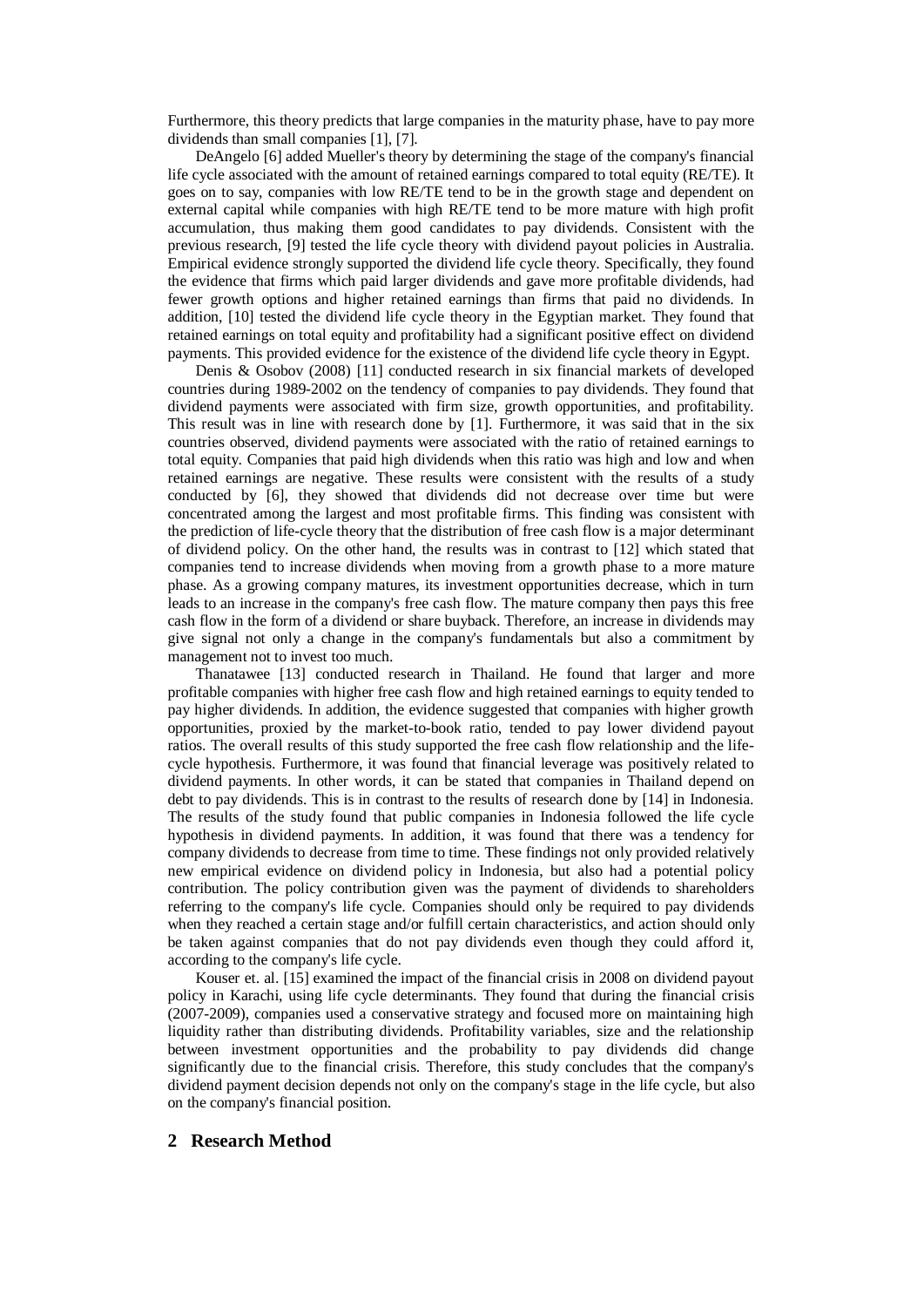This paper is a scientific literature study that focuses on the life cycle theory of Dividend on the Indonesian stock exchange. Furthermore, the writing materials were obtained from research and scientific journals, both online and in hard copies, and the results show the textbook source as relevant.

## **3 Results and Discussion**

Corporate dividend policy is closely related to the agency theory. Shareholders as the funder are entitled to the company return in the form of dividends. But on the other hand, the company also needs funds to increase the company's growth in the future. Agency problems in dividend policy can be related to the company's life cycle. In the growth phase, the company generally will not pay dividends. The reason is because the profit generated will then be used to take every existing investment opportunity in order to increase growth in the future. In this phase, the agency problem can be said to be non-existent because the interests of the company and shareholders are still in line, namely increasing the company's growth. In contrast to the mature phase, the company's growth has started to decline as well as less profitable investment opportunities. As a result, cash is abundant so that it can be used to pay dividends. In this phase, agency problems begin to emerge associated with the use of abundant cash funds. Shareholders still want high growth, but the investment environment is not likely supportive. As a result, management uses cash funds for investments that are less profitable and part of it is used to increase management enjoyment by creating new facilities. However, companies with high managerial and individual ownership do not have the desire to pay dividends compared to companies with low managerial and individual ownership. [16], [17] found that when corporate shareholders are dominated by institutional investors, the company would pay larger dividends.

Various research results related to dividend policy with life cycle theory found that dividend policies in various countries follow the life cycle theory. Besides that, it is also influenced by the economic situation that occurs. Dividend payment in a crisis situation and normal economy will be different but still refers to the phase the company is in. In many studies, dividend policy is only influenced by the company's fundamental factors. The fact usually found in companies that have free cash flow dividend payments are associated with the growth described by the life cycle theory. Consistent with the life cycle hypothesis, [17], [18] found that firms with lower market to bookkeeping ratios had greater returns, cash levels, and capital expenditures and were more likely to pay dividends.

Three factors that influence the decision to pay dividends are mentioned as profitability, investment opportunities, and size, confirming the life cycle theory. Companies that are relatively large and more profitable, are more likely to pay dividends [1], [6], [11]. Firms with high current profitability and low growth rates tend to pay dividends, whereas low-profit firms with high growth firms tend to retain profits. The more real the company's assets are, the less dependent on retained earnings for its growth plans, have more cash to distribute as dividends [19], [20].

## **4 Conclusions**

Based on theoretical studies that have been done, dividend payments made by companies generally follow the life cycle theory. However, several studies on dividend payment policies are adjusted to the company's financial condition, size and economic situation. In addition, the dividend policy is also implemented in order to reduce the agency problems.

# **Acknowledgement**

This paper will be developed into an empirical study that explains the relationship between dividend policy and life cycle theory in Indonesia with other supporting variables.